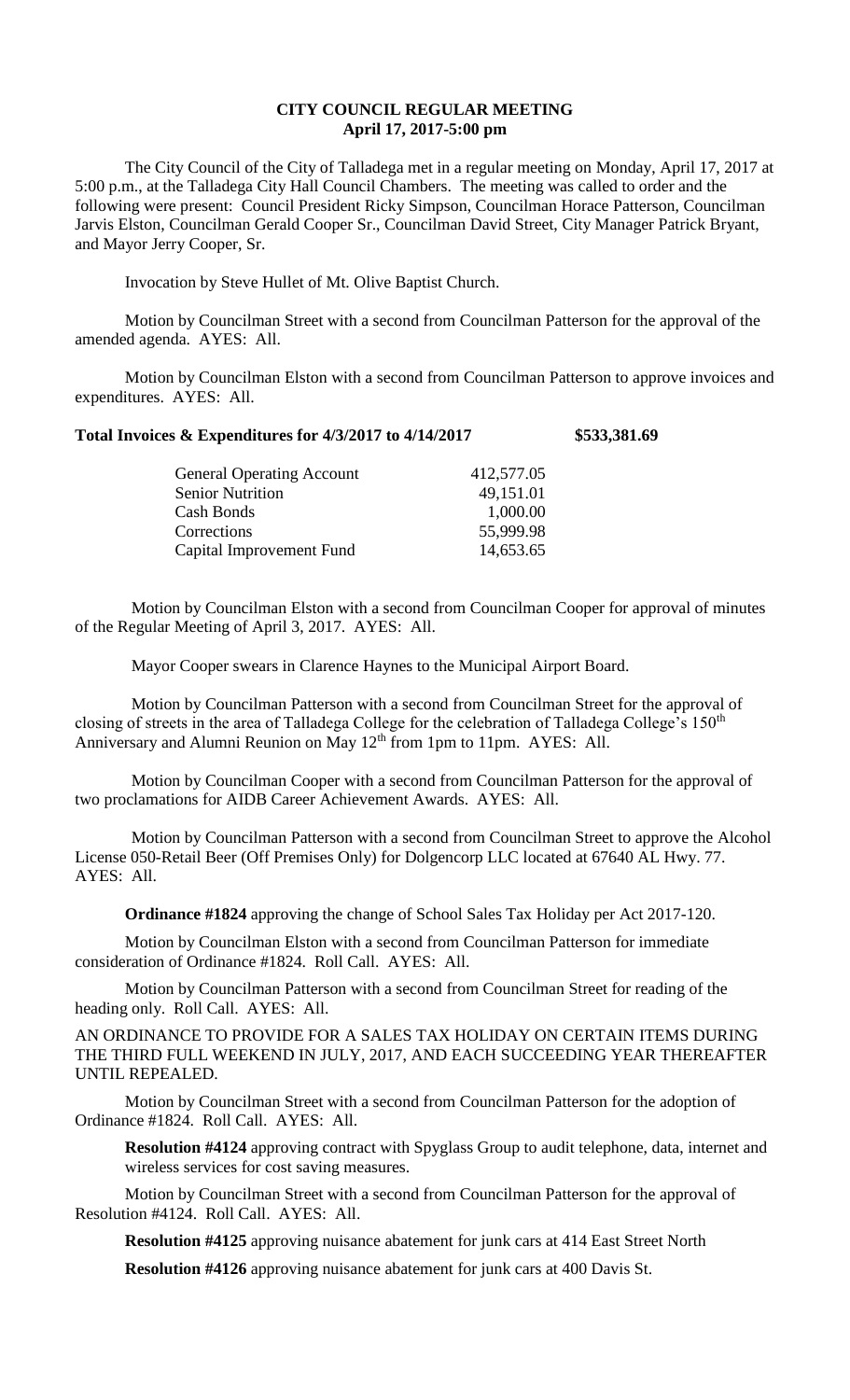Motion by Councilman Cooper with a second from Councilman Patterson for the approval of Resolution #4125 and #4126. Roll Call. AYES: All.

**Resolution #4127** approving execution of purchase contract for Series 2017-A Warrants with Raymond James and Associates, Inc.

Motion by Councilman Patterson with a second from Councilman Street for the approval of Resolution #4127. Roll Call. AYES: All.

**Resolution #4128** approving a lease agreement for golf carts with Yamaha Golf Cart Company at a cost of \$520.00/month for 24 months.

**Resolution #4129** authorizing the execution of a golf course lease agreement with HELP Disabled.

Motion by Councilman Cooper with a second from Councilman Patterson for the approval of Resolution #4128 and #4129. Roll Call. AYES: All.

Motion by Councilman Patterson with a second from Councilman Street to approve the invoices and expenditures for the Water Department. AYES: All.

| Water Department Expenditures for 4/5/17 to 4/13/17 |            | \$584,169.09 |
|-----------------------------------------------------|------------|--------------|
| Operations & Maintenance                            | 203,259.85 |              |
| Revenue                                             | 380,909.24 |              |

**Resolution #4130** approving contract with Schmidt Environmental Construction for Water Treatment Plant Upgrades at a cost of \$102,900.00.

Motion by Councilman Street with a second from Councilman Patterson for the approval of Resolution #4130. Roll Call. AYES: All.

**Resolution #4131** approving the purchase of fire meters and meter vault entry hatches from Consolidated Pipe and Supply for a cost of \$31,426.00.

Motion by Councilman Street with a second from Councilman Patterson for the approval of Resolution #4131. Roll Call. AYES: All.

Mr. Upchurch from TOP Trails came before the Board to inform them that there will be a grand opening of the RV Campground at TOP Trails on April 28 from 11am-1pm and wished to invite all Council members.

City Manager Bryant commented that the City of Talladega will be featured in Alabama Magazine which will be available in bookstores in the coming weeks. He also wished to thank all staff and the 1<sup>st</sup> Baptist Church for their hard work in hosting the Easter event this past weekend.

Councilman Cooper wished to thank all the City employees who helped keep Veterans Park looking nice.

Councilman Patterson commented that he wished to re-visit the issue concerning the Police Department that was brought up at the previous meeting. He suggested that listening sessions may be needed and requested that City Attorney O'Brien and City Manager Bryant look into the K-9 Officer who is on administrative leave but living out of state.

Councilman Street commented that the Health Fair held at the Hospital was a success and informed the Council that the Hospital had been awarded the letter grade of A. He also wished to thank Parks and Recreation Director Ammons for the hard work on the Easter Egg Hunt. He also requested an update concerning the HVAC for the Spring Street Recreation Center. City Manager Bryant in response stated that TRANE had been consulted and the recommendations have been set in motion however if these measures do not resolve the issue, a new HVAC system will be considered.

Council President Simpson wished to thank the workers involved in the April in Talladega Block Party.

Michael O'Brien, City Attorney, stated that an Executive Session concerning a potential litigation was requested. Motion by Councilman Patterson with a second from Councilman Street to enter into Executive Session. Roll Call. AYES: All.

Council went into Executive Session at 5:40pm and reconvened at 6:45pm. No action was taken.

Motion by Councilman Cooper with a second from Councilman Elston to adjourn the meeting.